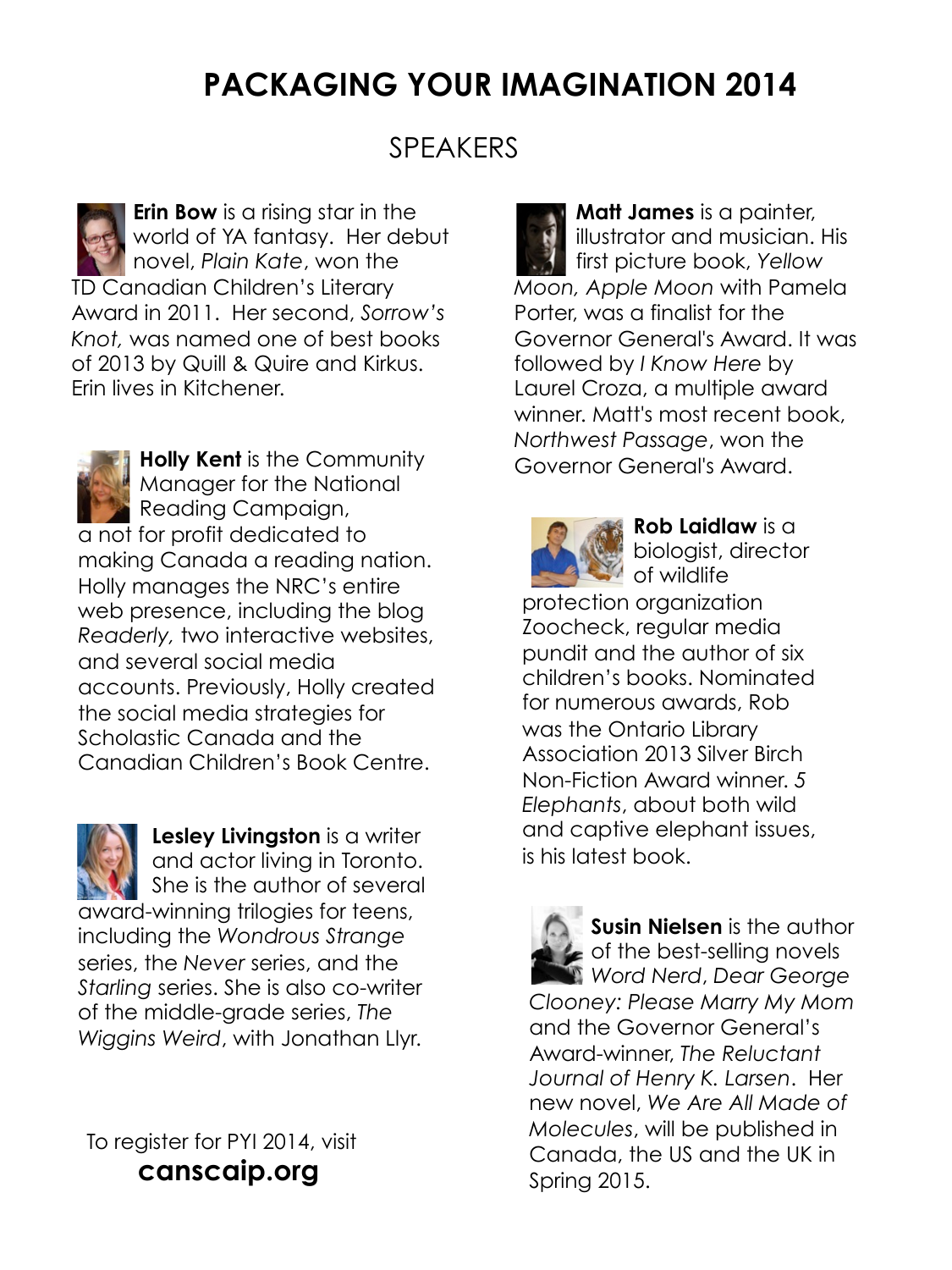### **PACKAGING YOUR IMAGINATION 2014**

#### SPEAKERS



**Debbie Ridpath Ohi** is a children's book writer/illustrator working with Simon & Schuster, HarperCollins and Random House in the U.S. Recent illustration projects: Judy Blume middle grade and chapter books, *NAKED!* written by Michael Ian Black (Simon & Schuster). Twitter: @inkyelbows. Represented by Ginger Knowlton, Curtis Brown.

**Susan Rich** is Editorat-Large for Little, **Brown Books for** Young Readers. She publishes the work of Lemony Snicket, Jon Klassen, Dav Pilkey and others. Susan earned a Masters Degree in Children's Literature from Simmons College, began her publishing career in New York, and now lives and works in Toronto.

**Stacey Roderick** got her foot in the Kids Can Press door as a production editor in 1999. Two years later, she became an editor. In 2006, she left to pursue a freelance career until an opportunity brought her back to Kids Can Press, where she is currently a full-time editor.



**Michael Solomon** is the Art Director at Groundwood Books. He has been a book designer and children's book art director for over 35 years. Among the award-winning illustrators whose books he has helped bring to the world are Ian Wallace, Joanne Fitzgerald, Eric Beddows and Matt James. His design for Cybèle Young's *Out the Window*  is the most recent of many Alcuin Award mentions he has received.

BC author, illustrator and cat enthusiast **Ashley Spires** is best known for her junior graphic novel series, *Binky The Space Cat*. She likes to make picture books too, namely 2014's *The Most Magnificent Thing* and *Edie's Ensembles*. Her work has won the Silver Birch Express, the Shining Willow and the Hackmatack awards.